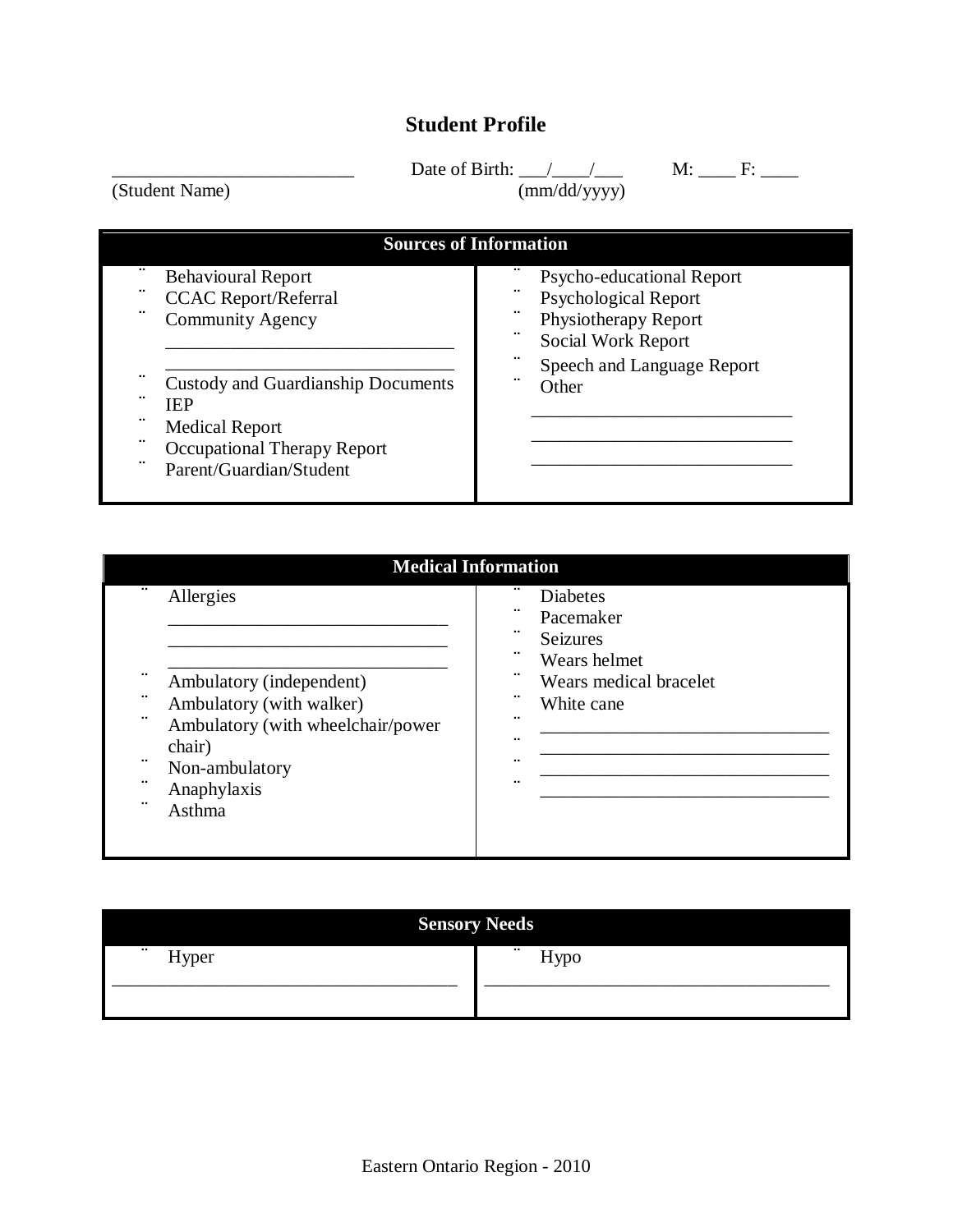| <b>Learning Aids</b><br>e.g. Adapted Desk/ Chair,<br>Big Mack Switch, Light Box | <b>Technology</b><br>e.g. Laptop, Adapted Mouse/<br>Keyboard, Enlarged Print | <b>Transportation</b><br>e.g. Car Seat, Booster Seat,<br>Seat Belt |
|---------------------------------------------------------------------------------|------------------------------------------------------------------------------|--------------------------------------------------------------------|
| Notes Date:                                                                     | Notes Date:                                                                  | Notes Date:                                                        |
|                                                                                 |                                                                              |                                                                    |
| Notes Date:                                                                     | Notes Date:                                                                  | Notes Date:                                                        |
|                                                                                 |                                                                              |                                                                    |
| Notes Date:                                                                     | Notes Date:                                                                  | Notes Date:                                                        |
|                                                                                 |                                                                              |                                                                    |
| Notes Date:                                                                     | Notes Date:                                                                  | Notes Date:                                                        |
|                                                                                 |                                                                              |                                                                    |
|                                                                                 |                                                                              |                                                                    |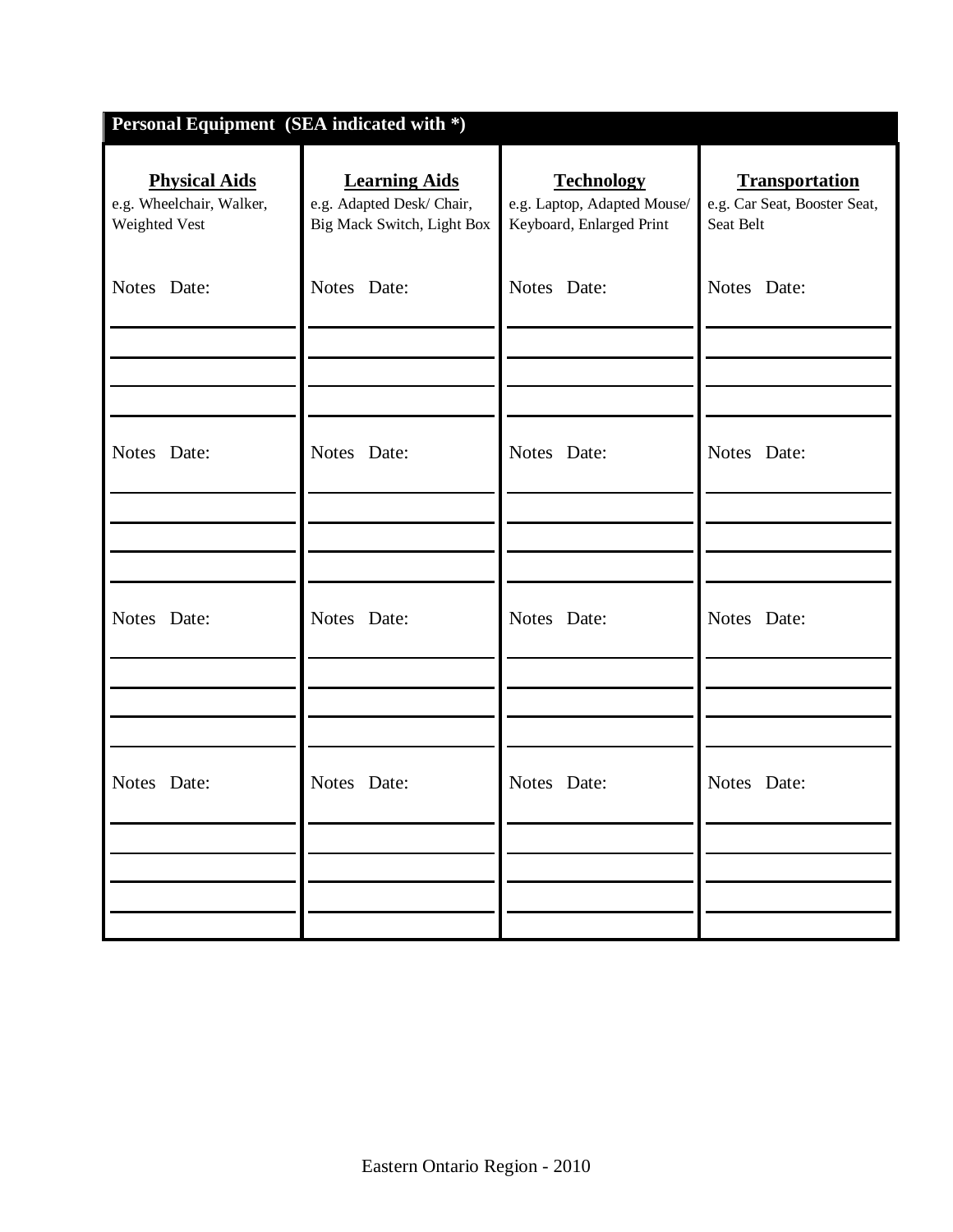| Communication                                                                                                                                                                                                                     |             |  |
|-----------------------------------------------------------------------------------------------------------------------------------------------------------------------------------------------------------------------------------|-------------|--|
| <b>Verbal</b><br>more than 25 percent of speech is intelligible to listeners<br>verbal speech augmentated by (gesture, proximity, picture symbols, etc.<br>Non-verbal<br>uses augmentative communication system as a primary tool |             |  |
| Notes Date:                                                                                                                                                                                                                       | Notes Date: |  |
| Notes Date:                                                                                                                                                                                                                       | Notes Date: |  |
| Notes Date:                                                                                                                                                                                                                       | Notes Date: |  |
|                                                                                                                                                                                                                                   |             |  |

| <b>Document Completed By</b> | <b>School</b> | <b>Date</b> |
|------------------------------|---------------|-------------|
|                              |               |             |
|                              |               |             |
|                              |               |             |
|                              |               |             |
|                              |               |             |
|                              |               |             |
|                              |               |             |